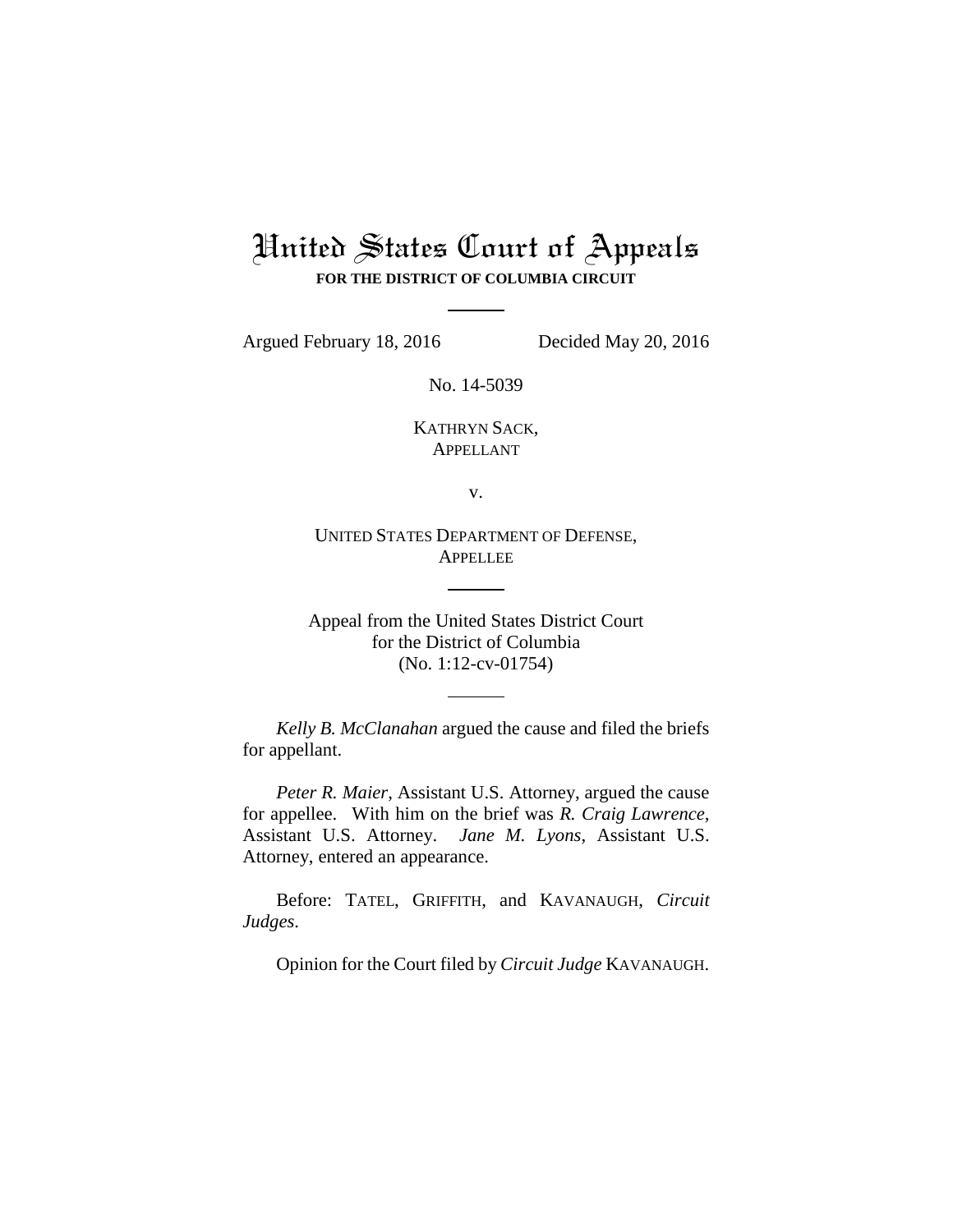KAVANAUGH, *Circuit Judge*: The Government charges fees to process FOIA requests. Those fees can be significant – in this case about \$900 – and can deter or prevent citizens from making FOIA requests.

By statute, educational institutions are eligible for reduced fees when they make FOIA requests. The Government has long determined that *teachers* who make FOIA requests are eligible for those reduced fees because teachers are part of an educational institution. But at the same time, the Government has determined that *students* who make FOIA requests are not eligible for those reduced fees because they are supposedly not part of an educational institution.

We disagree with the Government's slicing of the term "educational institution." If teachers can qualify for reduced fees, so can students. Students who make FOIA requests to further their coursework or other school-sponsored activities are eligible for reduced fees under FOIA because students, like teachers, are part of an educational institution. The student involved in this case, Kathryn Sack, therefore is eligible for reduced fees for her FOIA requests. We reverse the contrary judgment of the District Court on that question, and affirm in all other respects.

I

While pursuing her Ph.D. in Politics at the University of Virginia, Kathryn Sack submitted FOIA requests to the Department of Defense.<sup>[1](#page-1-0)</sup> Sack sought Department reports about its use of polygraph examinations, as well as related

<span id="page-1-0"></span> <sup>1</sup> To be precise, Sack submitted the requests to multiple agencies within the Department. For ease of reference, we will refer to the agencies as "the Department."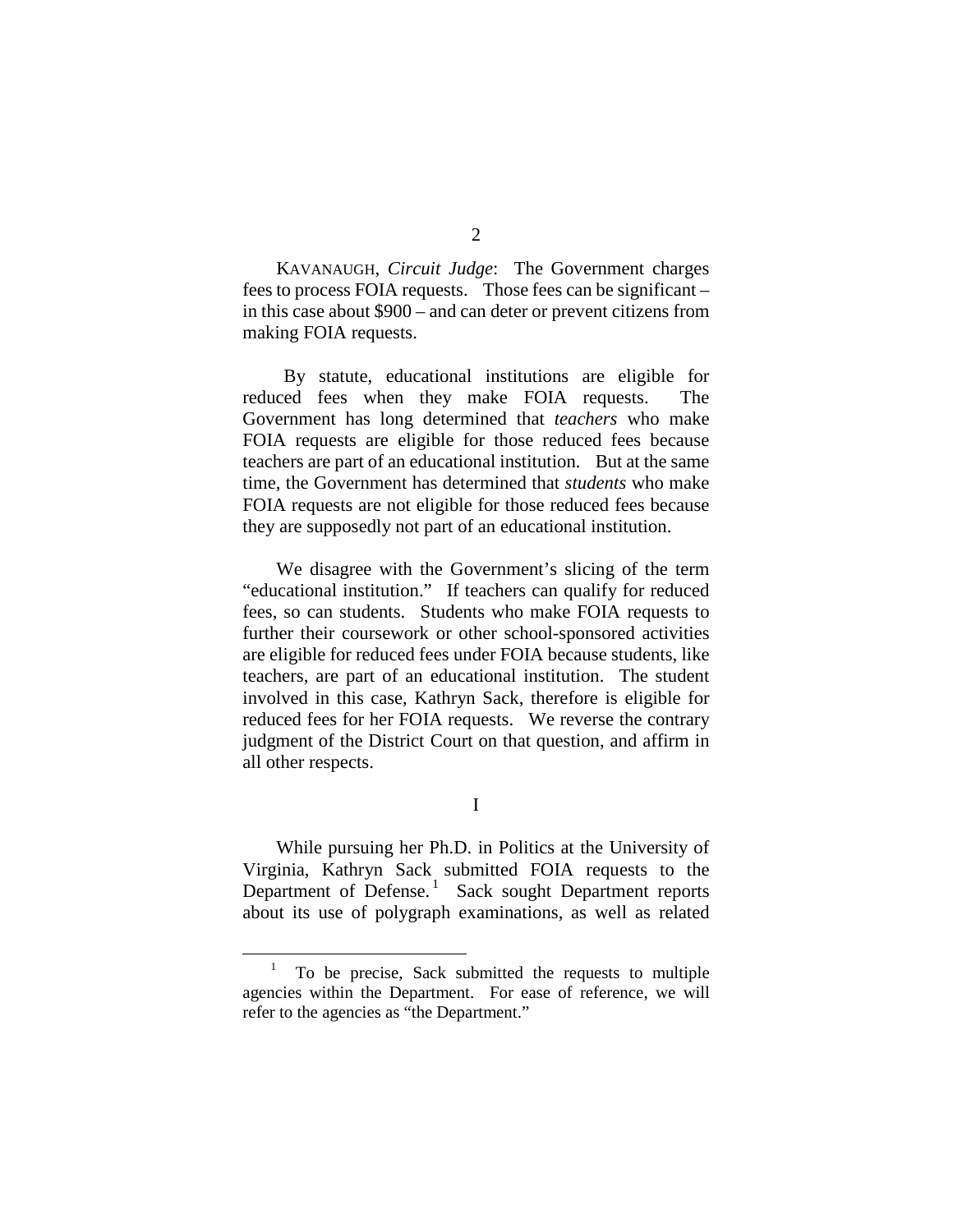documents about those examinations. Sack told the Department that she intended to use the requested information for her dissertation on polygraph bias.

Sack asked the Department to categorize her as an educational-institution requester. Under FOIA, government agencies may charge fees for processing FOIA requests. But FOIA limits the fees that an agency may charge for processing FOIA requests made by an educational institution.

For one batch of Sack's requests, the Department of Defense refused to categorize Sack as an educational-institution requester and required her to pay about \$900 to conduct the search. For another batch of Sack's requests, the Department conducted a search and reviewed responsive documents, but the Department informed Sack that the documents were exempt from disclosure under FOIA Exemption  $(7)(E)$ .

Sack filed a lawsuit challenging the Department's handling of those two batches of requests. As to the first, Sack asked to be categorized as an educational-institution requester so that she would have to pay only the reduced fees. As to the other, Sack challenged the Department's withholding of the requested polygraph reports. The District Court granted summary judgment to the Department of Defense. The Court concluded that Sack was not an educational-institution requester entitled to reduced fees. And the Court ruled that the polygraph reports were exempt under FOIA Exemption 7(E).

II

The first question in this case is whether FOIA requests made by students to further their coursework or other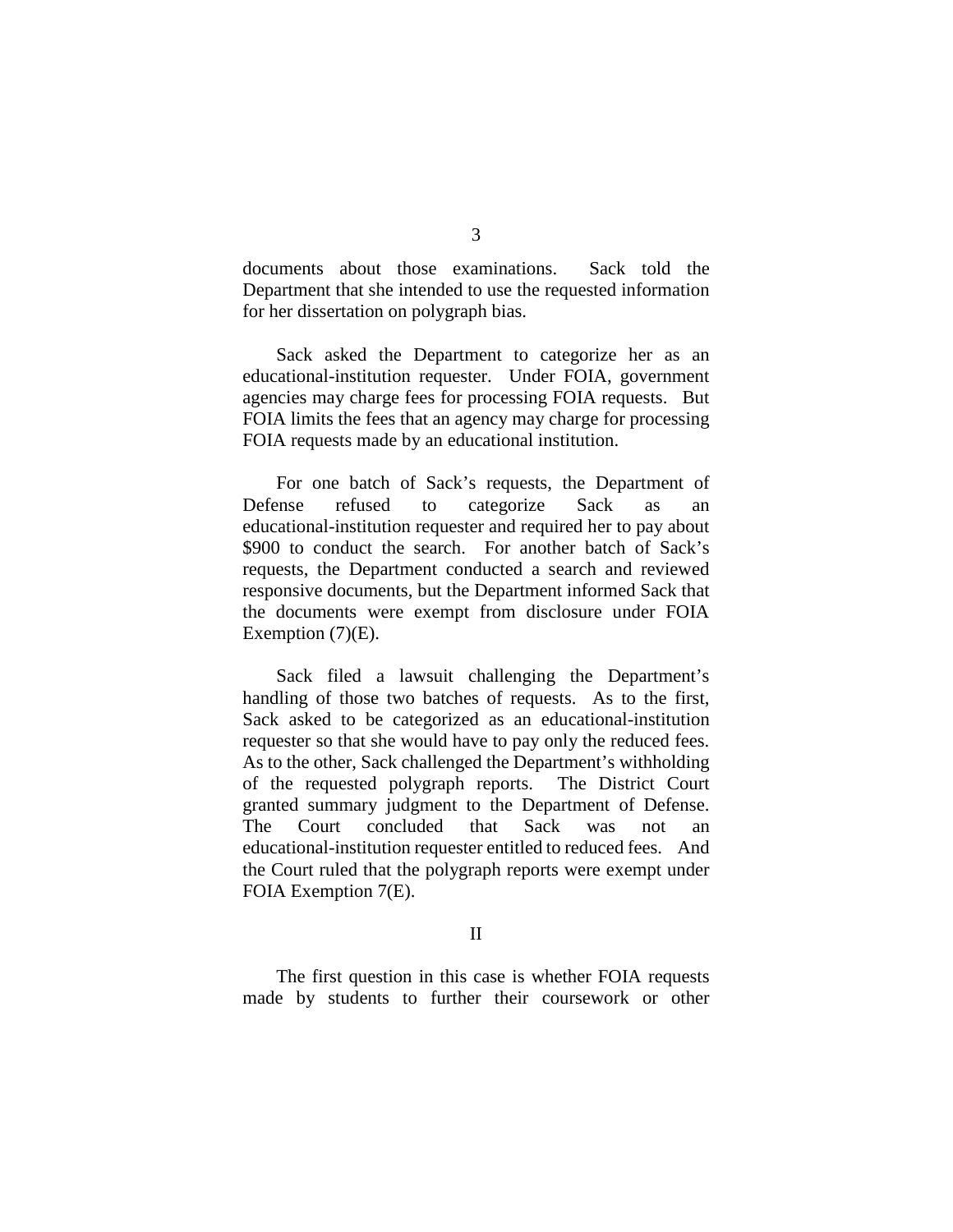school-sponsored activities are requests made by an "educational institution."

A

At the outset, we must describe the relevant statutory and regulatory provisions regarding fees for FOIA requests. Buckle up.

FOIA directs agencies to charge "fees applicable to the processing of requests." 5 U.S.C. § 552(a)(4)(A)(i). Fees may include charges for document search, document duplication, and document review.

The category of the FOIA requester determines the kinds of fees that may be charged. FOIA establishes three categories of requesters.

The first category covers commercial requesters. Agencies may charge such commercial requesters "reasonable standard charges for document search, duplication, and review." *Id.* § 552 (a)(4)(A)(ii)(I).

The second category covers noncommercial requests made by educational institutions, noncommercial scientific institutions, and representatives of the news media. Agencies may charge requesters in the second category only for document duplication. *Id.* § 55[2](#page-3-0) (a)(4)(A)(ii)(II).<sup>2</sup>

<span id="page-3-0"></span><sup>&</sup>lt;sup>2</sup> The relevant FOIA provision provides: "[F]ees shall be limited to reasonable standard charges for document duplication when records are not sought for commercial use and the request is made by an educational or noncommercial scientific institution, whose purpose is scholarly or scientific research; or a representative of the news media." 5 U.S.C.  $\S$  552(a)(4)(A)(ii)(II).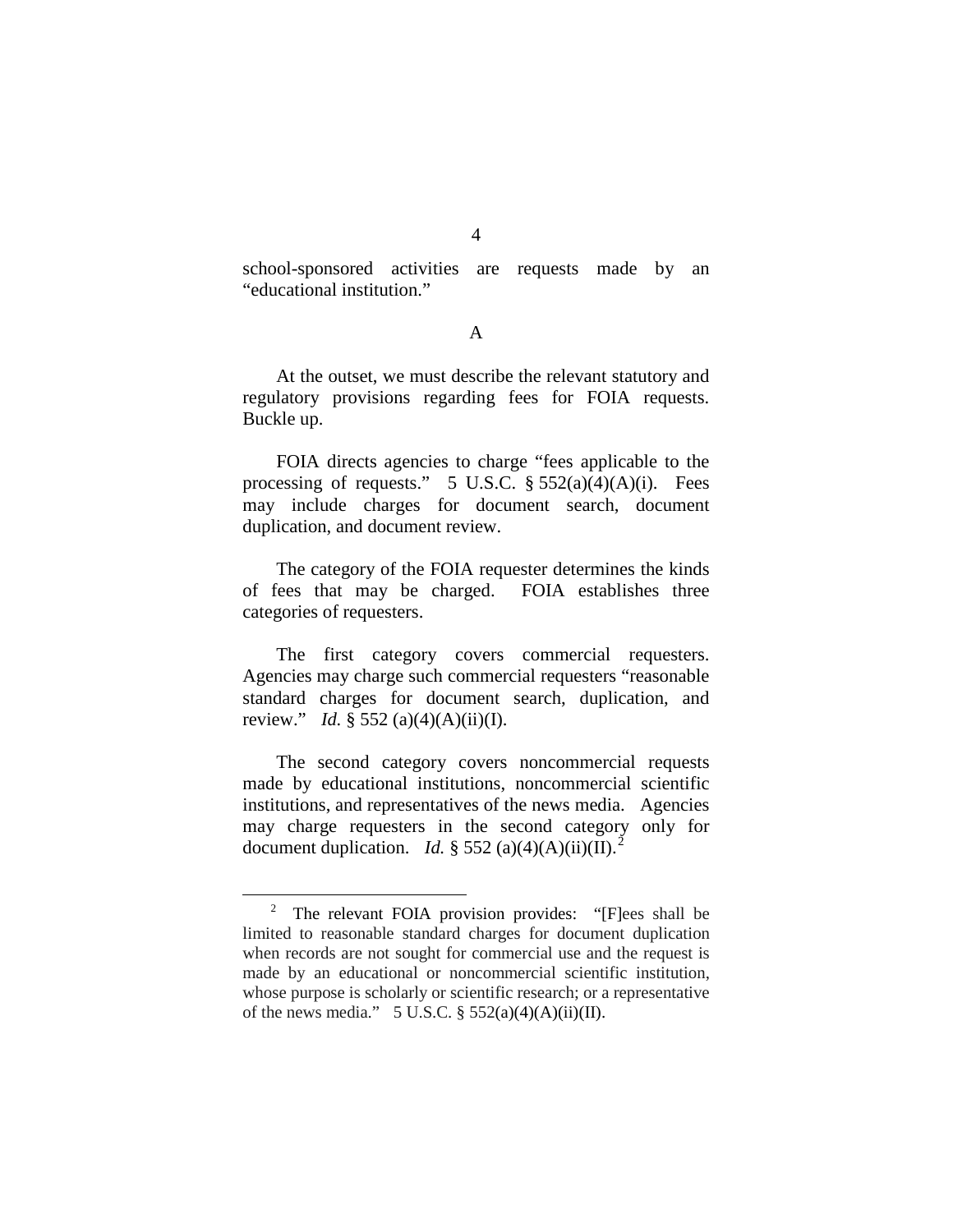The third category includes all other requesters. Agencies may charge those requesters for document search and duplication. *Id.* § 552 (a)(4)(A)(ii)(III).

Here, Sack clearly does not fall within the first category. The question is whether Sack falls within the second "educational institution" category, or instead falls within the third "other" category. $3$  This question matters because, to reiterate, educational-institution requesters need to pay only the costs for document duplication but not the costs for document search.

FOIA directs agencies to "promulgate regulations" specifying "the schedule of fees applicable to the processing of requests . . . and establishing procedures and guidelines for determining when such fees should be waived or reduced." *Id.* § 552(a)(4)(A)(i). The statute further provides: "Such schedule shall conform to the guidelines which shall be promulgated . . . by the Director of the Office of Management and Budget and which shall provide for a uniform schedule of fees for all agencies." *Id.*[4](#page-4-1)

<span id="page-4-0"></span><sup>&</sup>lt;sup>3</sup> In addition to the provisions setting out the requester categories, a separate FOIA provision not at issue in this case directs agencies to waive or reduce otherwise applicable fees "if disclosure of the information is in the public interest because it is likely to contribute significantly to public understanding of the operations or activities of the government and is not primarily in the commercial interest of the requester."  $5 \text{ U.S.C. }$  §  $552(a)(4)(A)(iii)$ . That fee waiver provision is focused not on the nature of the requester but on the nature of the request. *See Cause of Action v. FTC*, 799 F.3d 1108, 1121 (D.C. Cir. 2015).

<span id="page-4-1"></span> $FOLA$  requires agencies – including the Department – to conform to OMB's Guidelines pertaining only to *fee schedules*. In other words, the law does not expressly require that agencies adhere to OMB's Guidelines regarding requester categorization. 5 U.S.C.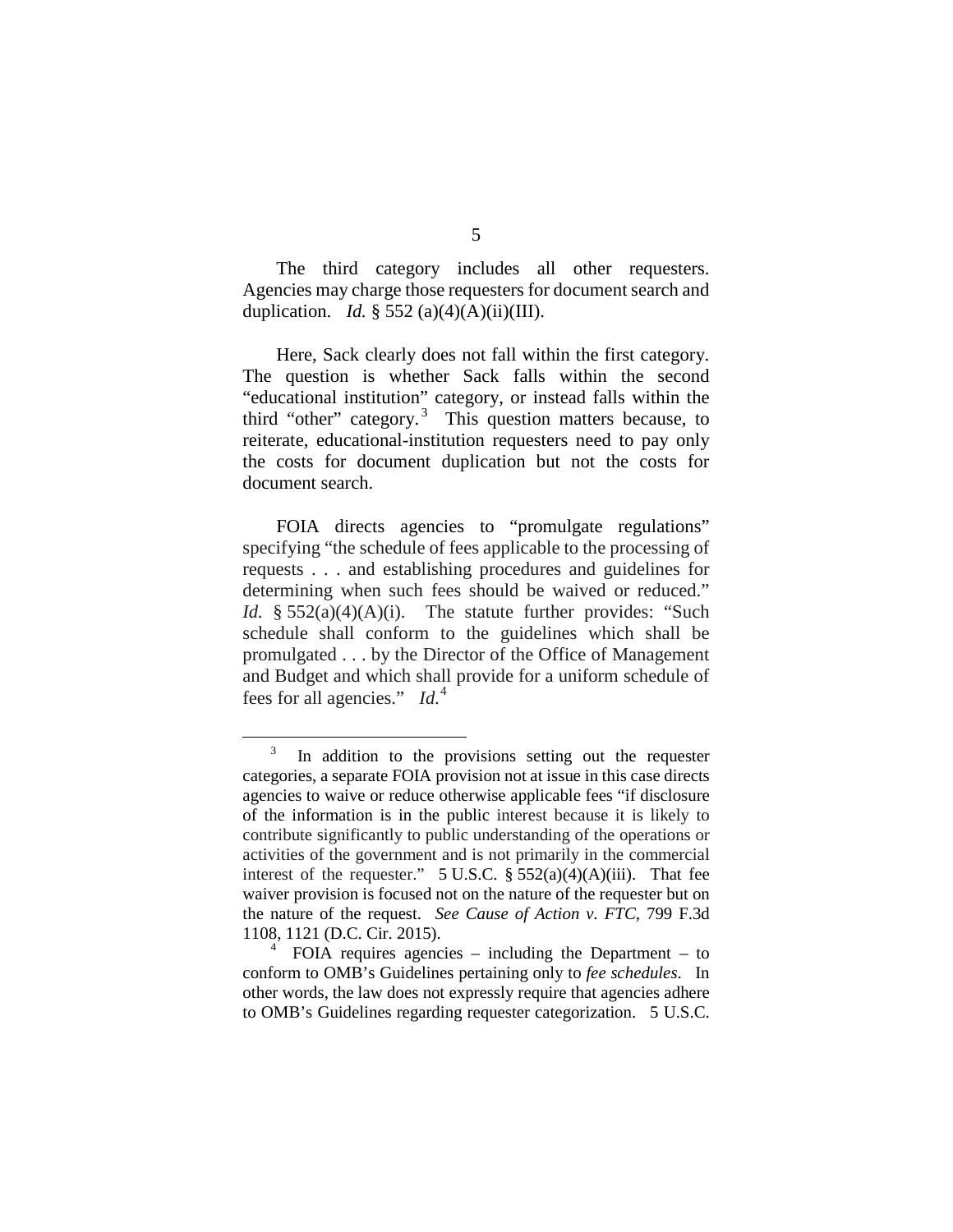FOIA does not define the term "educational institution" apart from limiting it to those institutions "whose purpose is scholarly or scientific research." *Id.* § 552(a)(4)(A)(ii)(II). Department of Defense regulations supply a more comprehensive definition: "The term 'educational institution' refers to a pre-school, a public or private elementary or secondary school, an institution of graduate high education, an institution of undergraduate higher education, an institution of professional education, and an institution of vocational education, which operates a program or programs of scholarly research." 32 C.F.R. § 286.28(e)(4).

Consistent with the statute's directive to follow OMB Guidelines, the Department of Defense has derived its definition of "educational institution" from the Office of Management and Budget's Fee Schedule and Guidelines, which define "educational institution" in the same terms. 52 Fed. Reg. 10,012, 10,014 (1987).

But who within the educational institution qualifies for reduced fees when they make a FOIA request? The Department of Defense regulations do not say. But the OMB Guidelines add further detail on that point. The Guidelines state that "agencies should be prepared to evaluate requests on an individual basis when requesters can demonstrate that the request is from an institution that is within the category, that the institution has a program of scholarly research, and that the documents sought are in furtherance of the institution's program of scholarly research and not for a commercial use."

 $\overline{a}$ 

 $§ 552(a)(4)(A)(i)$ . We assume solely for the sake of argument that OMB may establish guidelines for determining a requester's fee category. Even so, those guidelines must be consistent with the statute, the question we explore in Part II. B.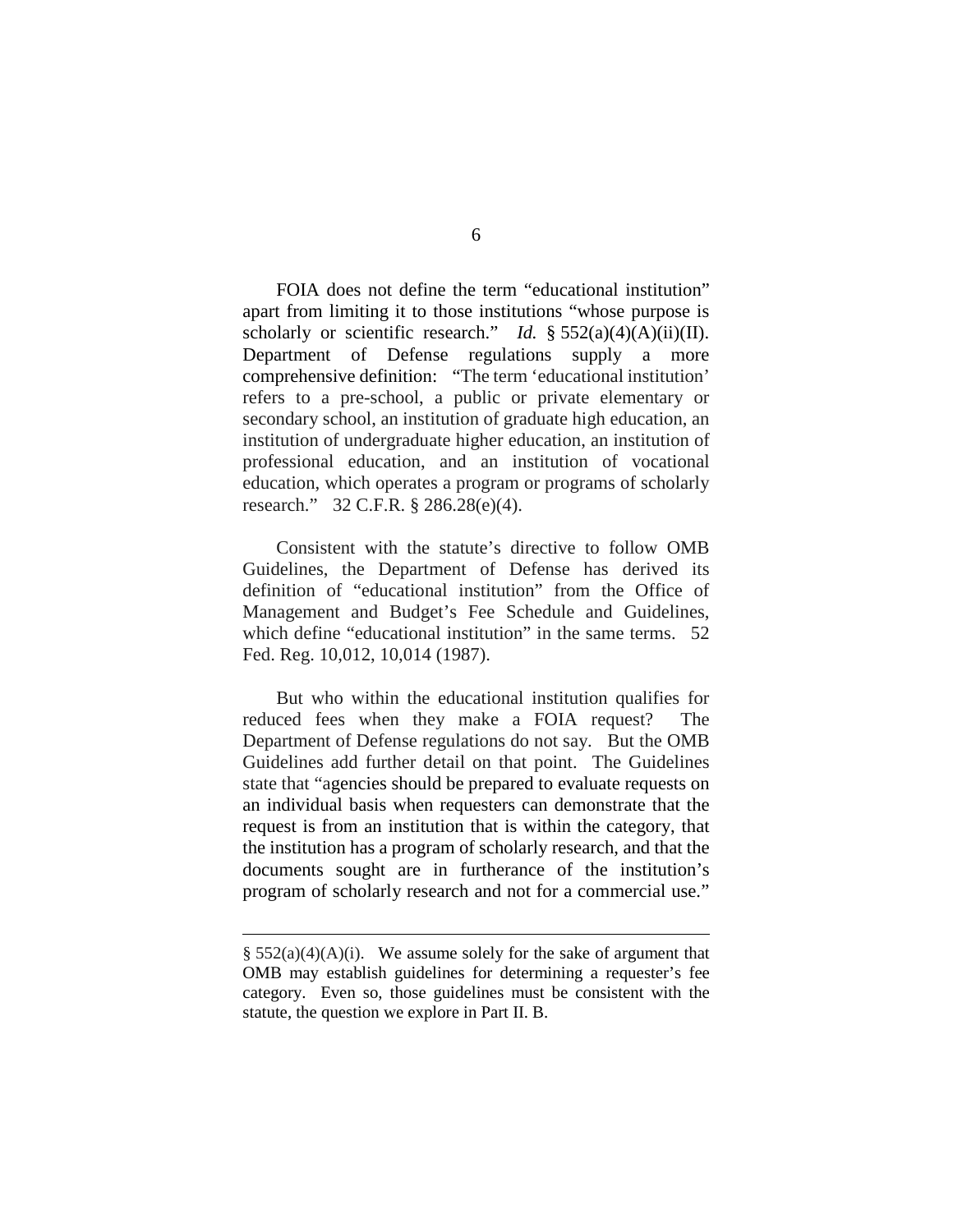*Id.* The Guidelines also direct agencies to "ensure that it is apparent from the nature of the request that it serves a scholarly research goal of the institution, rather than an individual goal." *Id.* 

To help agencies apply what OMB calls the "institutional versus individual test," the Guidelines provide a few examples and make clear that a *teacher* may be eligible for reduced fees: A "request from a professor of geology at a State university for records relating to soil erosion, written on letterhead of the Department of Geology, could be presumed to be from an educational institution." *Id.* By contrast, a "request from the same person for drug information from the Food and Drug Administration in furtherance of a murder mystery he is writing would not be presumed to be an institutional request, regardless of whether it was written on institutional stationary." *Id.*

The OMB Guidelines also speak to *student* requests. The Guidelines purport to say that the "institutional versus individual test" applies to "student requests as well" as teacher requests. *Id.* But the Guidelines then turn around and say that student requests to further coursework do not qualify as educational-institution requests: "A student who makes a request in furtherance of the completion of a course of instruction is carrying out an individual research goal and the request would not qualify . . . ." *Id.* That lone statement in the OMB Guidelines, if consistent with the statute and otherwise binding in this case, would obviously mean that Sack could not qualify as an educational-institution requester. Not surprisingly, in denying Sack's request to be categorized as an educational-institution requester, the Government relied heavily on that OMB Guideline.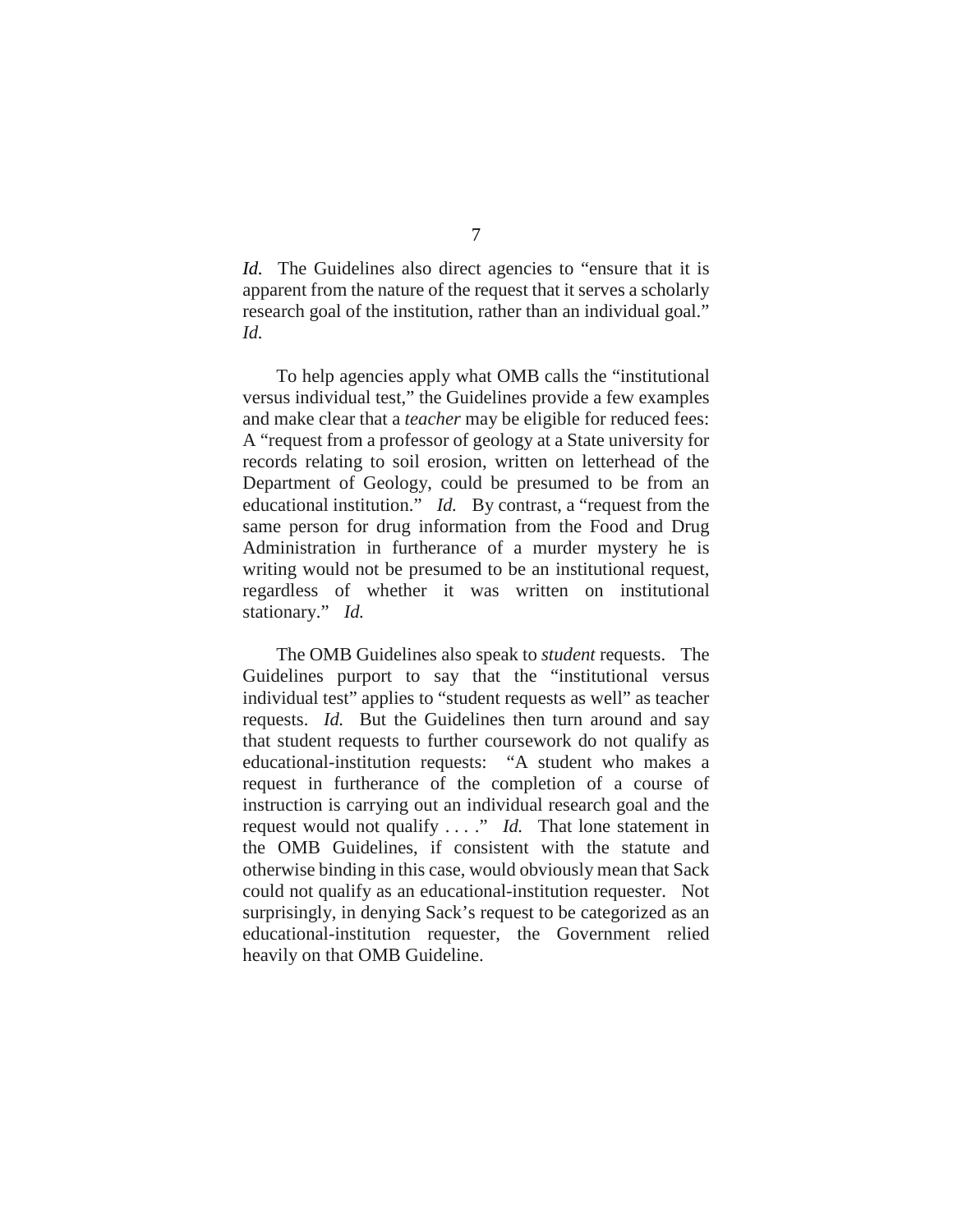We now must decide whether FOIA requests made by students to further their coursework or other school-sponsored activities are requests made by an "educational institution." To our surprise, no court of appeals has apparently decided that question in a published opinion.

In common parlance, the term "educational institution" is synonymous with "school." *See National Security Archive v. Department of Defense*, 880 F.2d 1381, 1383 (D.C. Cir. 1989) ("The ordinary meaning of the term 'educational institution' is 'school.'"). According to *Black's Law Dictionary*, an educational institution is a "school, seminary, college, university, or other educational facility, though not necessarily a chartered institution." (10th ed. 2014).

But who within a school is part of the school for FOIA purposes? At first blush, one might think that the term "educational institution" in FOIA includes *neither* teachers nor students, but refers only to the officers of the institution who speak officially for the institution – for example, the president, provost, or dean of a university. But that narrow category would make no sense in the context of FOIA, which contemplates *researchers* at educational institutions seeking information from the Government. Indeed, the statute characterizes an "educational institution" as an institution "whose purpose is scholarly . . . research." 5 U.S.C.  $§ 552(a)(4)(A)(ii)(II)$ . The members of an educational institution likely to submit regular FOIA requests in pursuit of scholarly research are obviously not the president, provost, or dean of an educational institution. Rather, they are the teachers and students at the school.

8 B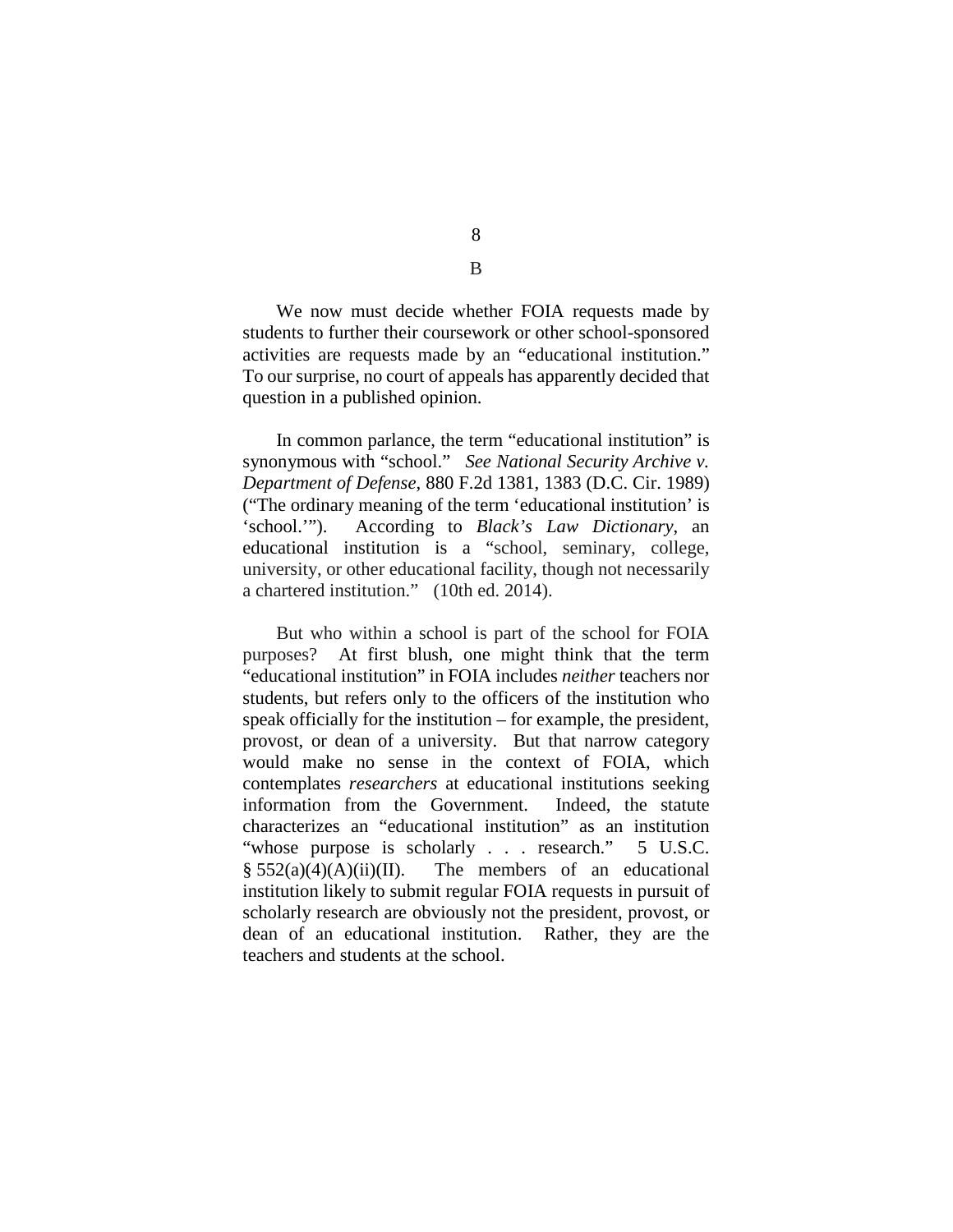Not surprisingly, therefore, the Government has long determined that *teachers* at educational institutions may qualify as educational-institution requesters entitled to reduced fees under FOIA. But the Government has distinguished students from teachers and said that *students* who seek documents to further their coursework or other school-sponsored activities do not ordinarily qualify as educational-institution requesters and are not eligible for reduced fees.

We thus must decide whether the statutory term "educational institution" is properly read, as the Government reads it, to include teachers but exclude students from the category of preferred requesters who are eligible for reduced fees. We conclude that the Government's reading is inconsistent with the statute. Indeed, we think the Government's reading makes little sense at all.

Dictionaries generally define "school" to encompass students as well as teachers. *See, e.g.*, *The American Heritage Dictionary of the English Language* (5th ed. 2011) (defining "school" as, among other things, the "student body of an educational institution"). Like teachers, students do research, seek background information for paper topics, gather primary documents, write papers, publish, and contribute to the development and dissemination of knowledge within the school and to the outside world. They do so in order to further their coursework or other school-sponsored activities. Students often seek access to government information to pursue their particular research interests. And students often lack the money (or would be unwilling to spend it) to pay the extra fees that would be required for their FOIA requests if they were denied classification as an educational institution.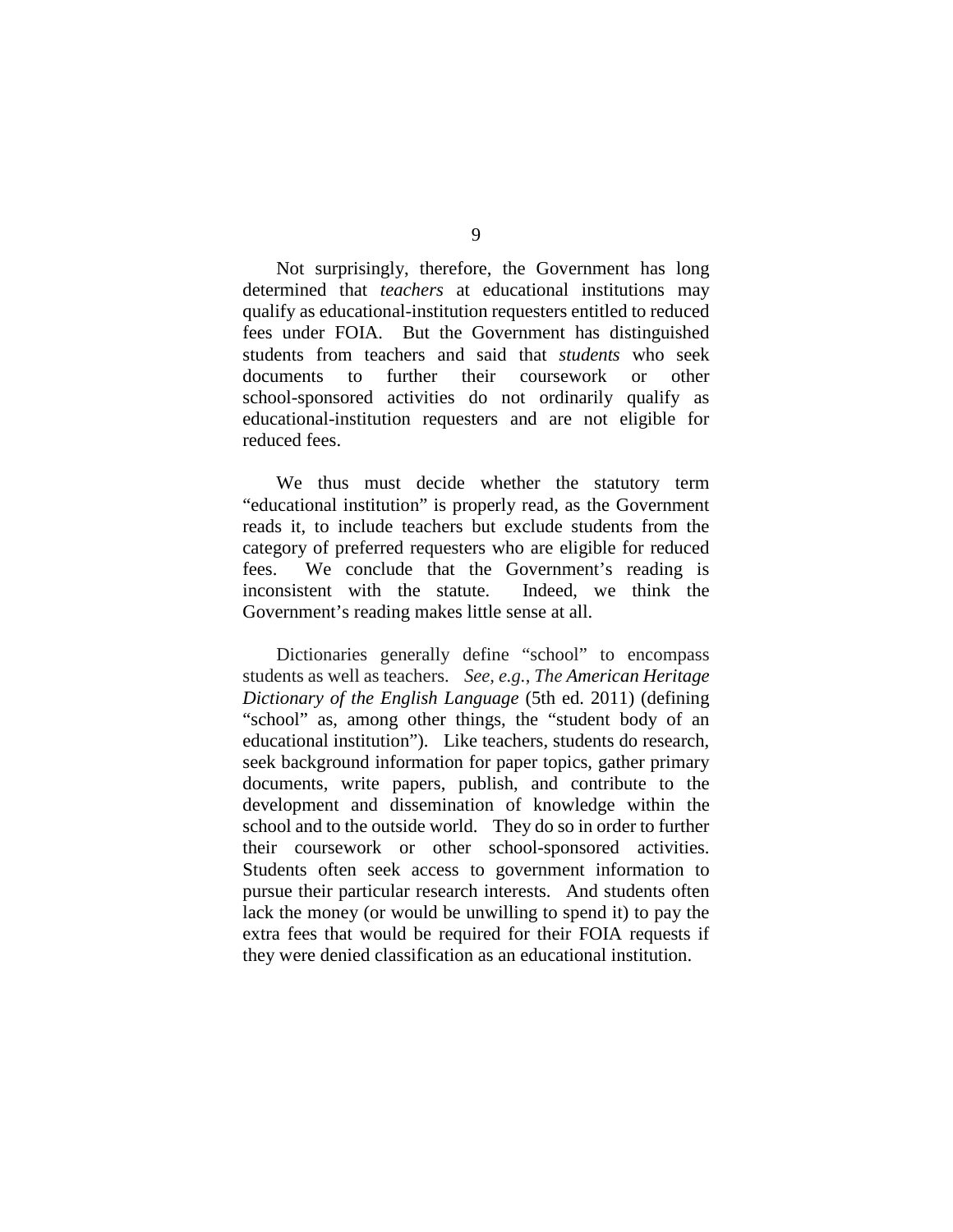It would be a strange reading of this broad and general statutory language – which draws no distinction between teachers and students – to exempt teachers from paying full FOIA fees but to force students with presumably fewer financial means to pay full freight.

To justify excluding students from the category of educational-institution requesters, the Government cites a snippet of legislative history. But the snippet does not support the Government's interpretation. During the legislative debates, Senator Leahy, the sponsor of the bill amending FOIA to limit fees for educational-institution requesters, stated: "A request made by a professor or other member of the professional staff of an educational or noncommercial scientific institution should be presumed to have been made by the institution." 132 Cong. Rec. S14,298 (daily ed. Sept. 30, 1986) (statement of Sen. Patrick Leahy)*.* Pointing to Senator Leahy's statement, the Government seems to seize on what it perceives to be the statement's negative implication: that a request by a student should be presumed *not* to have been made by the educational institution. We do not think that the claimed negative implication follows from Senator Leahy's affirmative statement. The Senator said nothing one way or another about students. And given that students and teachers are essential elements of educational institutions, it seems just as likely, if not more so, that Senator Leahy would have wanted to make reduced fees available for students as well as teachers.

In any event, we must focus foremost on the text of the statute. *See Exxon Mobil Corp. v. Allapattah Services, Inc.*, 545 U.S. 546, 567 (2005). And the text of the statute refers to "educational institutions" without drawing a line between teachers and students.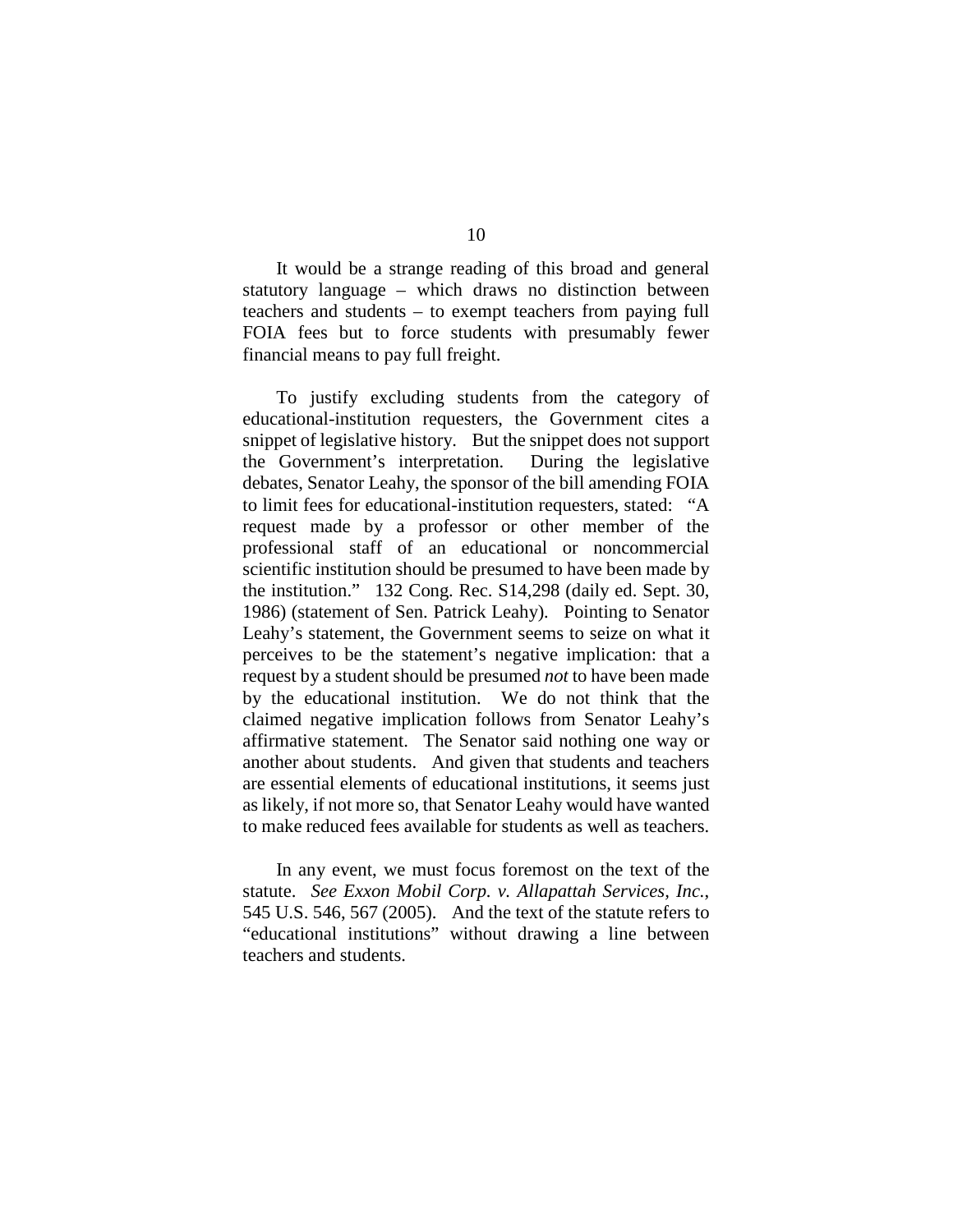In defense of its position here, the Government also points to an OMB Guideline. The Guideline states: "A student who makes a request in furtherance of the completion of a course of instruction is carrying out an individual research goal and the request would not qualify" as a request made by an educational institution. 52 Fed. Reg. at 10,014.

But the Government's reliance on the OMB Guideline just begs the question of whether the Guideline itself is consistent with the statute. To begin with, the Government does not claim that the OMB Guideline is entitled to *Chevron* deference, presumably because OMB is not the only agency that administers FOIA. *See, e.g.*, *DeNaples v. Office of the Comptroller of the Currency*, 706 F.3d 481, 487-88 (D.C. Cir. 2013) (citing *Bowen v. American Hospital Association*, 476 U.S. 610, 642 n.30 (1986)); *Proffitt v. Federal Deposit Insurance Corp.*, 200 F.3d 855, 860 (D.C. Cir. 2000).

In our view, OMB's rule for student requests is inconsistent with the statute. FOIA refers broadly to an "educational institution." As we have explained, we see no good basis in the text or context of FOIA to draw a line here between the teachers and students within the educational institution. The Guideline's ipse dixit distinction of students from teachers is entirely unexplained and unpersuasive. The Guideline says that a geology *teacher* seeking information about soil erosion to support her research is entitled to reduced fees. But why not the geology *student* seeking the same information for the same reason? Crickets. We discern no meaningful distinction for purposes of this statute between the geology teacher and the geology student.

We recognize that OMB may (for good reason) want to help fill and replenish the Government's coffers. And OMB therefore may want to extract as much money as possible from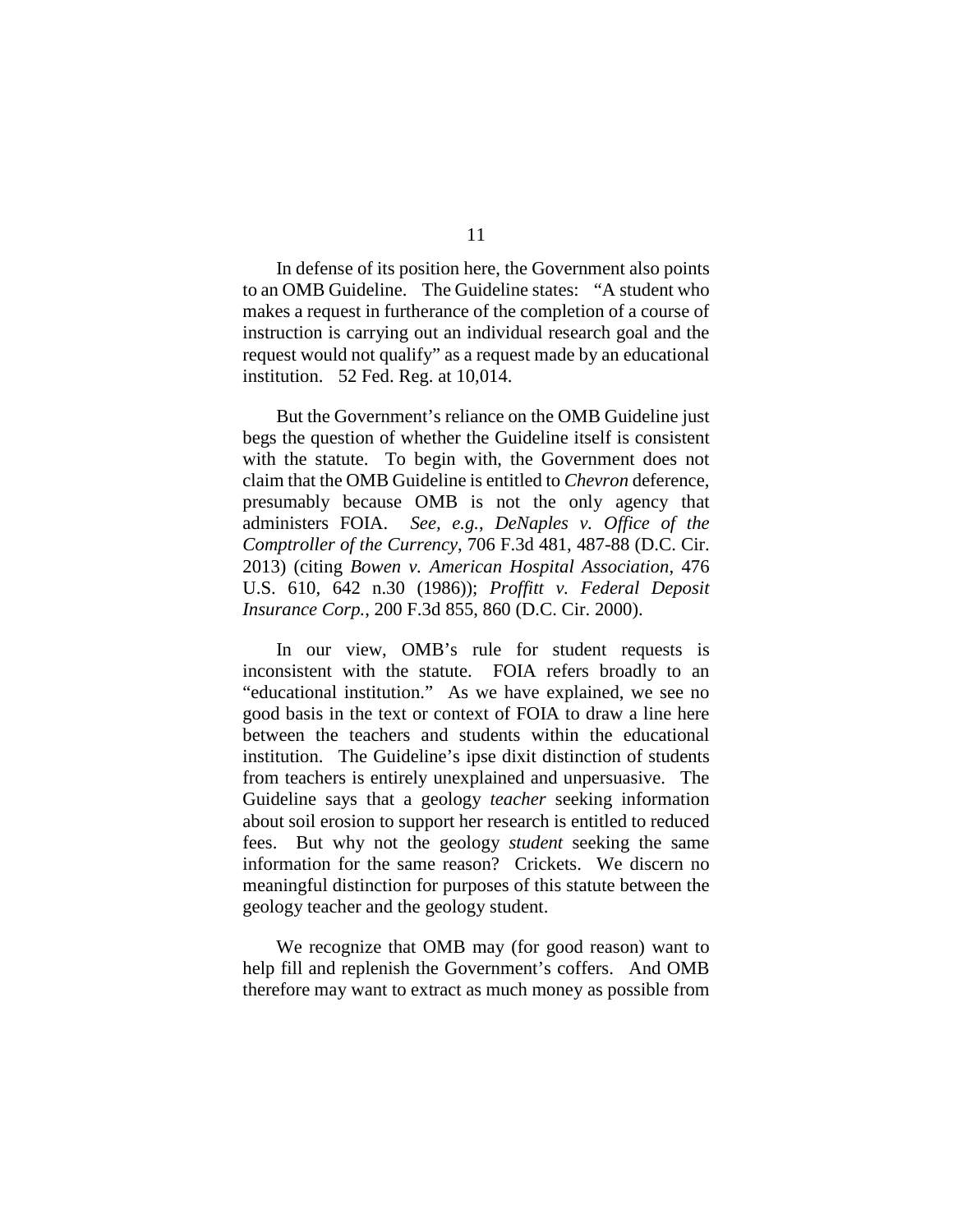those who make FOIA requests. OMB may also want to discourage further FOIA requests to alleviate the burden on already grossly overburdened FOIA offices in the Executive Branch. But this statute, as we read it, does not empower the Government to pursue fiscal balance or provide relief for the FOIA bureaucracy on the backs of students. The statutory text and context lead us to this simple conclusion: If teachers can qualify for reduced fees, so can students.

To be clear, to qualify for reduced fees as an educational institution, the requester – whether teacher or student – must seek the information in connection with his or her role at the educational institution. In other words, the requester may not seek the information for personal or commercial use. Just as a teacher's ordinary role at an educational institution is to teach, research, and produce scholarly works, a student's role at an educational institution is, at least in part, to pursue coursework or other school-sponsored activities. A request from either a teacher or a student seeking information that would help her write a murder mystery or enhance her personal stock portfolio presumably has no connection to the requester's role at an educational institution and would not justify reduced fees.

With that in mind, a government agency may seek some assurance that the student is submitting the FOIA request to further coursework or other school-sponsored activities. For example, a FOIA request submitted with a copy of a student ID or other reasonable identification of status as an enrolled student in the school – together with a copy of a syllabus, a letter from a professor, or the like – should suffice. To be clear, we do not intend that list as exhaustive. We caution agencies against requiring hard-to-obtain verifications that will have the practical effect of deterring or turning away otherwise valid student FOIA requests.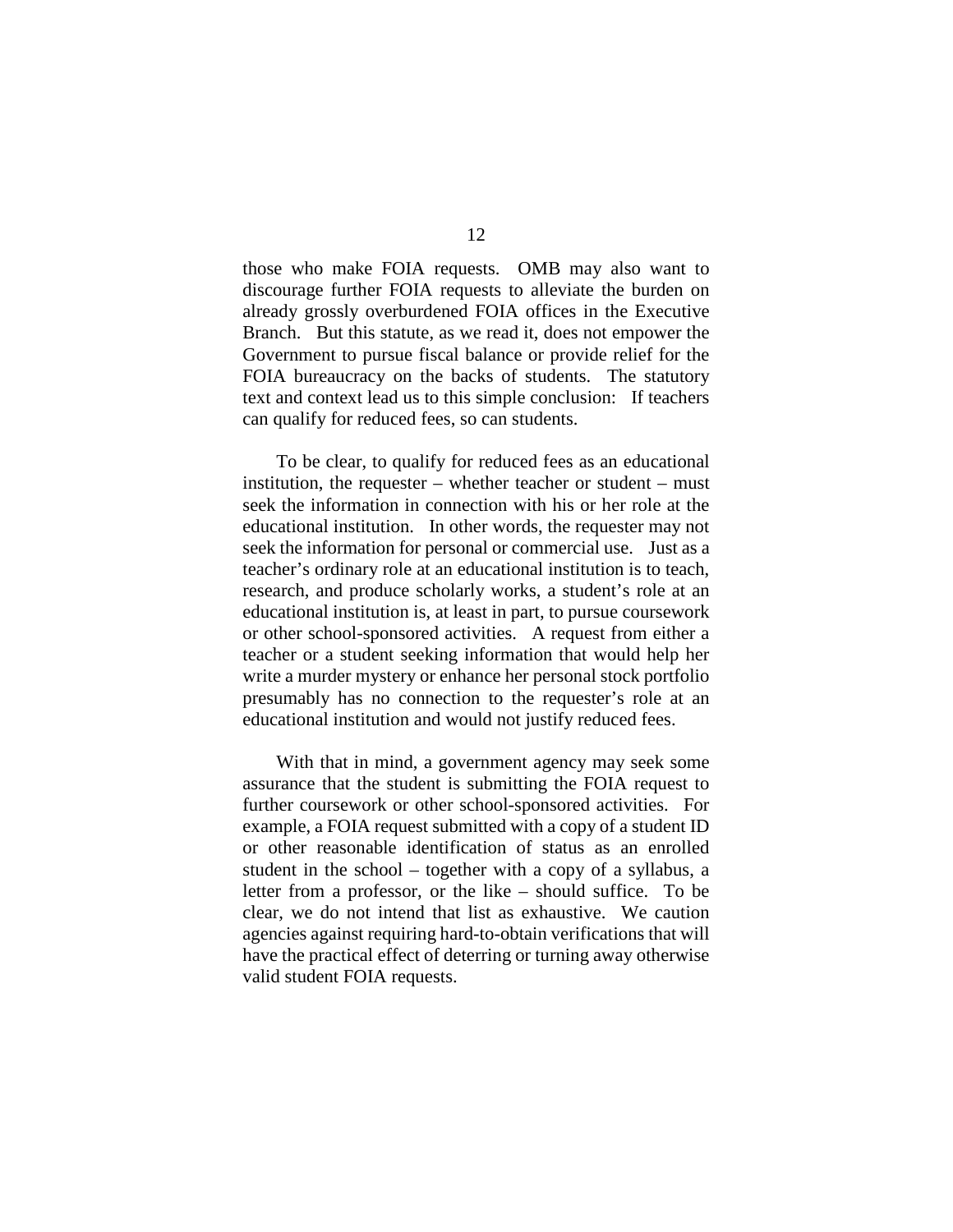In sum, Sack was an educational-institution requester entitled to reduced FOIA fees.

## III

We turn next to the Exemption 7(E) issue. Citing that exemption, the Department of Defense denied Sack's request for various Department reports about polygraph examinations.

To withhold documents under Exemption 7, the Government must make a threshold showing that the "records or information" were "compiled for law enforcement purposes." 5 U.S.C. § 552(b)(7); s*ee also, e.g.*, *Public Employees for Environmental Responsibility v. U.S. Section, International Boundary and Water Commission, U.S.-Mexico*, 740 F.3d 195, 202 (D.C. Cir. 2014). On top of that, the Government must demonstrate that production of such "records or information" would cause at least one of the specific harms described in the lettered subsections of Exemption 7. Under Exemption 7(E), the Government must demonstrate (i) that the withheld records or information "would disclose techniques and procedures for law enforcement investigations" and (ii) that their disclosure would reasonably "risk circumvention of the law." 5 U.S.C. § 552(b)(7)(E); *see also Blackwell v. FBI*, 646 F.3d 37, 41-42 (D.C. Cir. 2011).

We conclude that the polygraph reports at issue here meet the threshold requirement of FOIA Exemption 7, as well as both subsidiary requirements specific to Exemption 7(E).

*First*, the reports about polygraph use were compiled for law enforcement purposes. Exemption 7 uses the term "law enforcement" to describe "the act of enforcing the law, both civil and criminal." *Public Employees for Environmental*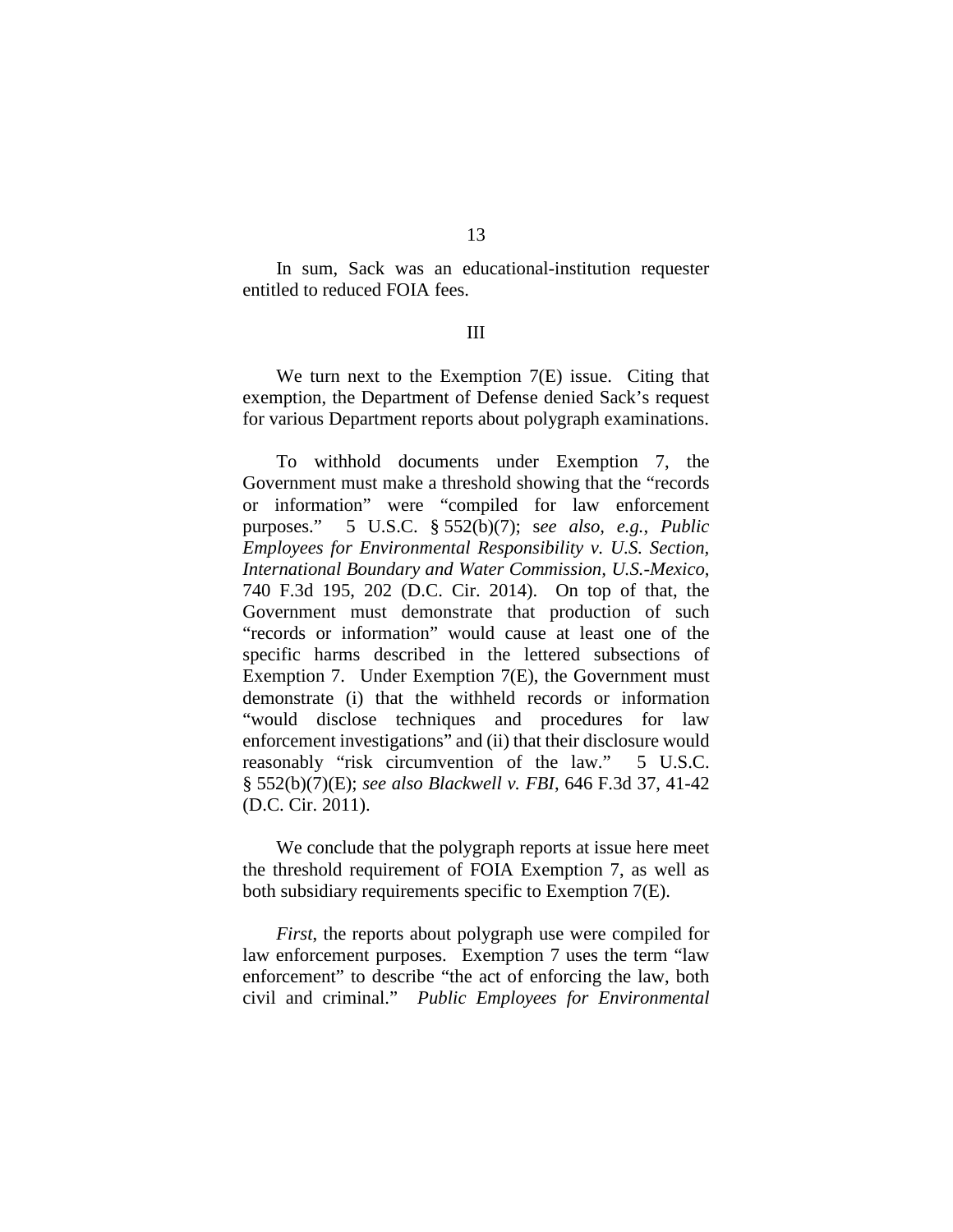*Responsibility*, 740 F.3d at 203. Concurring in *Milner*, Justice Alito persuasively explained that the "ordinary understanding of law enforcement includes . . . proactive steps designed to prevent criminal activity and to maintain security." *Milner v. Department of the Navy*, 131 S. Ct. 1259, 1272 (2011) (Alito, J., concurring); *see also Public Employees for Environmental Responsibility*, 740 F.3d at 203. The reports at issue in this case assist law enforcement agencies in taking "proactive steps" to deter illegal activity and ensure national security. As the Government notes, law enforcement agencies use polygraphs to test the credibility of witnesses and criminal defendants. Those agencies also use polygraphs to "screen applicants for security clearances so that they may be deemed suitable for work in critical law enforcement, defense, and intelligence collection roles." Declaration of Alesia Y. Williams, Defense Intelligence Agency, Chief of FOIA Services Section, at Joint Appendix 226. In *Morley v. CIA*, we stated: "Background investigations conducted to assess an applicant's qualification, such as . . . clearance and investigatory processes, inherently relate to law enforcement." 508 F.3d 1108, 1128-29 (D.C. Cir. 2007) (internal quotation marks omitted).

The Government has satisfactorily explained how polygraph examinations serve law enforcement purposes. It has also explained how the reports assessing the efficacy of those examinations and identifying needed fixes likewise serve law enforcement purposes. Put simply, the reports help ensure that law enforcement officers optimally use an important law enforcement tool. The reports were compiled for law enforcement purposes.

*Second*, the reports contain information about techniques and procedures for law enforcement investigations. As the Government points out, the reports detail whether a particular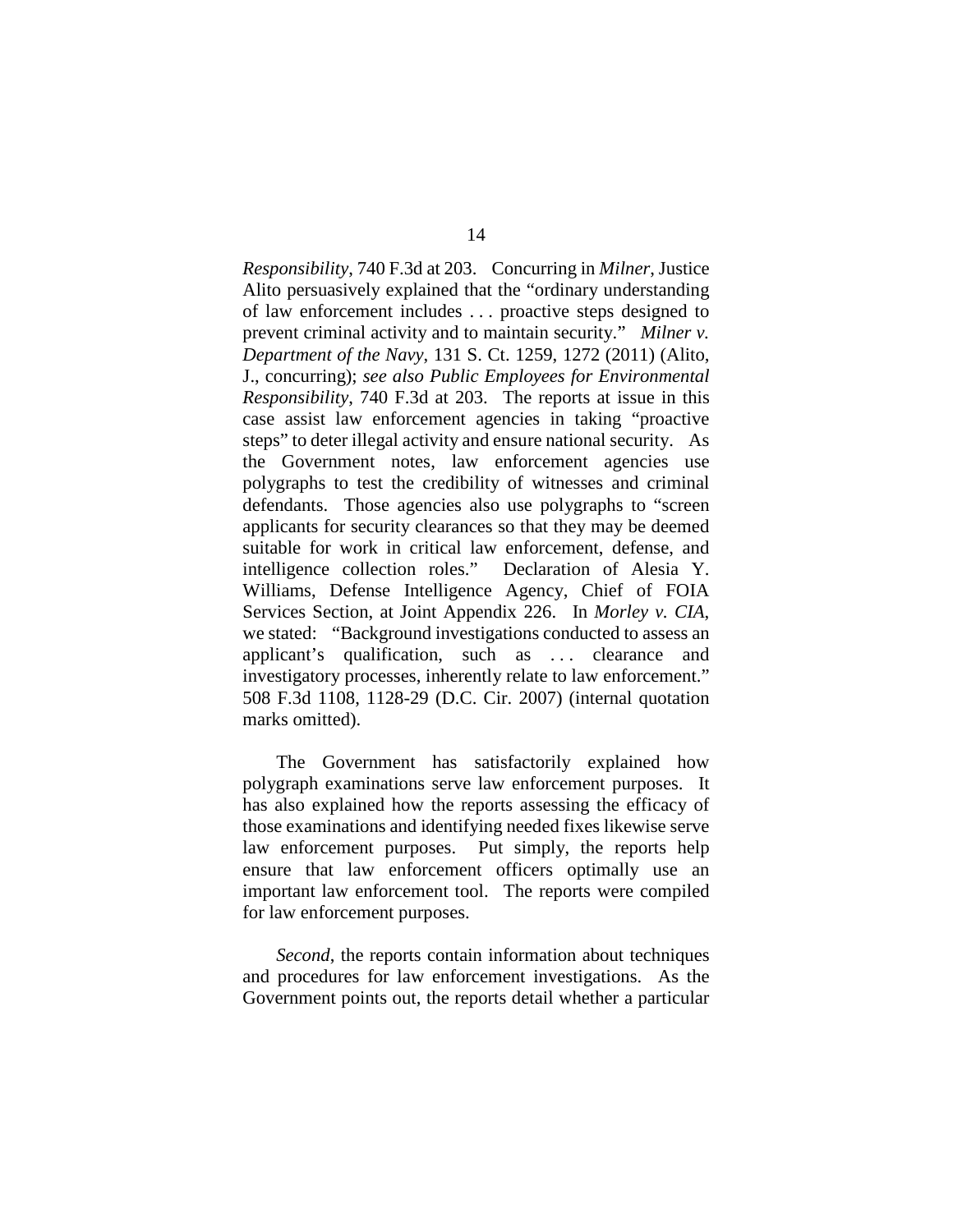agency's polygraph procedures and techniques are effective. The reports identify strengths and weaknesses of particular polygraph programs. In describing the effectiveness of polygraph techniques and procedures, the reports necessarily would disclose information about the underlying techniques and procedures themselves, including when the agencies are likely to employ them.

*Third*, release of the requested reports could reasonably risk circumvention of the law. As the Government explained in its *Vaughn* index responding to Sack's request, the reports identify deficiencies in law enforcement agencies' polygraph programs. Their release could enable criminal suspects, employees with ill intentions, and others to subvert polygraph examinations.

Even if some portions of the reports may be exempt under Exemption 7(E), Sack maintains in the alternative that other portions of the reports were "reasonably segregable" and so should have been released. *See* 5 U.S.C. § 552(b). FOIA requires that any "reasonably segregable portion of a record shall be provided to any person requesting such record after deletion of the portions which are exempt." *Id*. Courts may rely on agency affidavits to determine that documents withheld pursuant to a valid exemption contain no reasonably segregable information. *See Armstrong v. Executive Office of the President*, 97 F.3d 575, 578 (D.C. Cir. 1996).

Here, the District Court concluded that the release of any part of the reports – whether pertaining to the strengths of polygraphs, their weaknesses, or anything else – would create "at least a risk that subversive individuals will be armed with advanced knowledge of the procedures used by the United States to screen applicants for sensitive employment positions and security clearances." *Sack v. Department of Defense*, 6 F.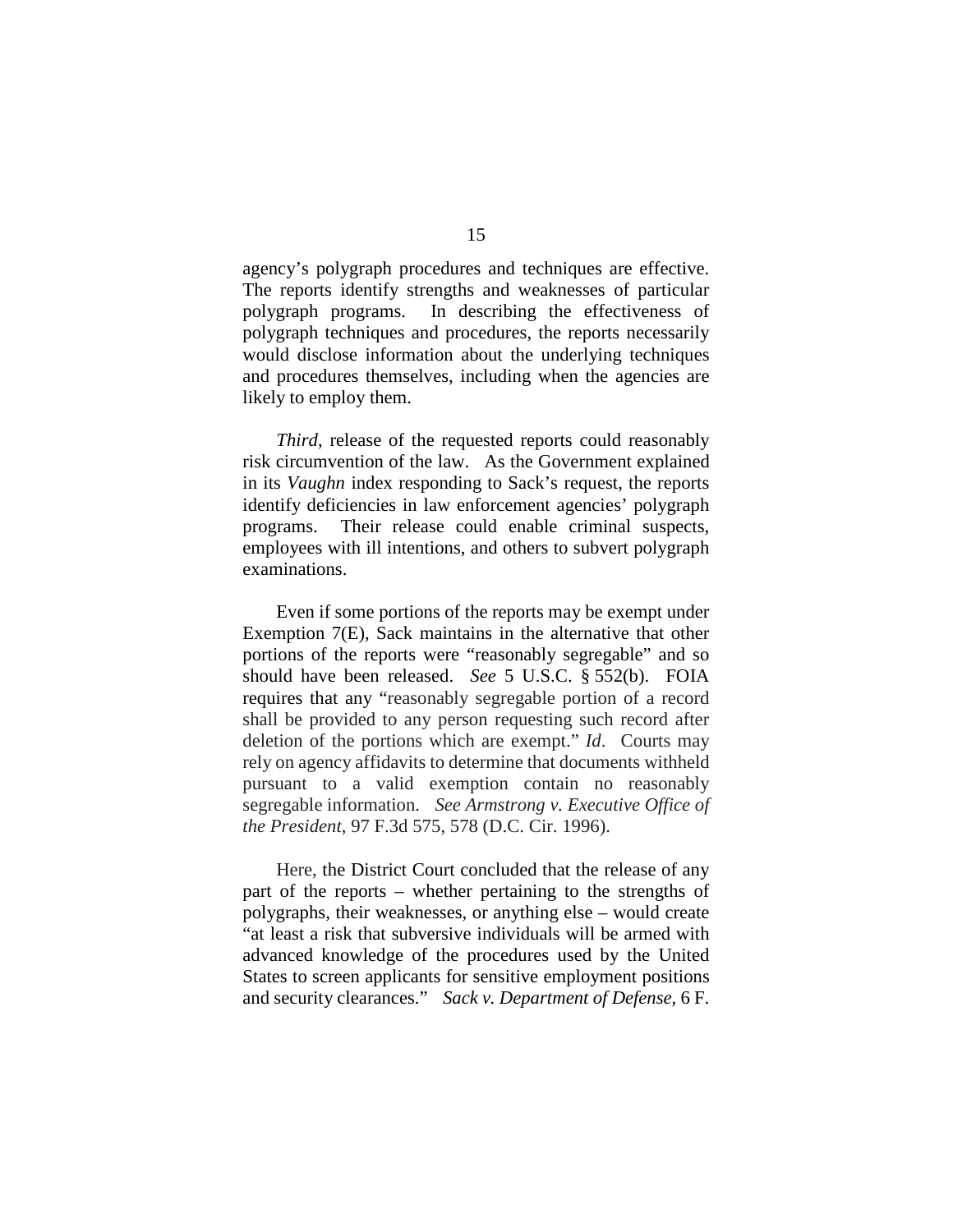Supp. 3d 78, 91 (D.D.C. 2013). For that reason, the District Court stated that the reports could be fully withheld. Our case law is not crystal clear on our standard of review of a district court's substantive segregability determination. *Compare Powell v. Bureau of Prisons*, 927 F.2d 1239, 1243 n.9 (D.C. Cir. 1991) (rejecting abuse of discretion standard when reviewing substantive determination of segregability), *with Boyd v. Criminal Division of the Department of Justice*, 475 F.3d 381, 391 (D.C. Cir. 2007) (applying abuse of discretion standard to segregability decision), *and Johnson v. Executive Office for U.S. Attorneys*, 310 F.3d 771, 777 (D.C. Cir. 2002) (perceiving "no error" without establishing standard of review). But regardless of whether our review here is deferential or de novo, we would reach the same result because we agree with the District Court's segregability determination.

## IV

One final bit of housekeeping: Before this suit, Sack filed a separate FOIA suit against the CIA, the Department of Defense, and three other agencies. Pursuant to Rule 21 of the Federal Rules of Civil Procedure, the District Court in that case dismissed the claims against all of the non-CIA defendants and stated that Sack would have to refile separate lawsuits against each agency. Sack's case against the CIA then went forward, and she refiled this separate suit against the Department of Defense. Sack now seeks review of the order in the prior case dismissing the non-CIA defendants. Because that order dismissed claims from a case not before us in this appeal, we lack jurisdiction to review the order.

\* \* \*

Sack was eligible for the reduced fees available to educational-institution requesters. We therefore reverse the